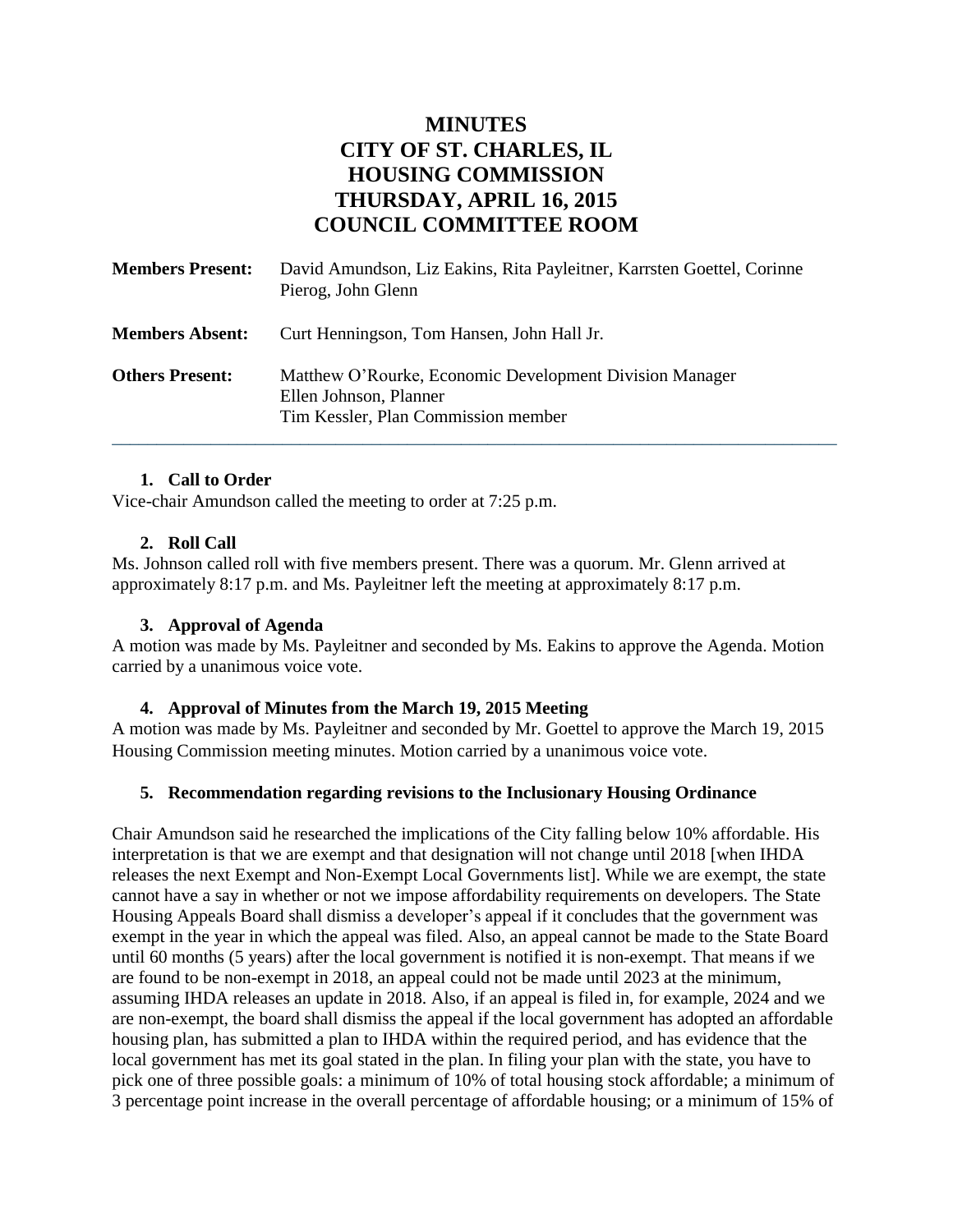all new development or redevelopment that would be defined as affordable. The third goal is achievable. If we become non-exempt in 2018, we can change the Inclusionary Housing Ordinance (IHO) in 2023 to require all new developments to provide 15% affordable units and change our affordability criteria to be in line with the state's criteria. Right now we are ahead of the curve; other area communities do not have Housing Commissions and are not imposing any affordability requirements on the development community. At this point, we could be more lenient related to the state's requirements because we are the only area municipality with any requirements. We need to be realistic about not pricing ourselves out of the market and preventing development in town. If eight years from now we are non-exempt and need to adjust our ordinance, our neighbors will be in the same boat. Anything we do will not seem onerous because it will be the same across communities. We should continue within the framework of what we discussed last month and stay on the side of flexibility for the development community for now. Then if we are notified we are non-exempt, we can amend our ordinance to be strictly in line with the state, and take away things we're offering now related to flexibility and trade-offs. If we make it too onerous for now developers, they will go to other communities.

Mr. O'Rourke said five years is an appropriate cycle to revisit and evaluate the ordinance anyway.

Chair Amundson reviewed that last month, the Commission agreed to take the state's formulation for determining the City's affordable housing share, adjust the fee in lieu, allow more flexibility with the density bonus, and reduce the required set-aside. The next point for discussion is whether we adjust for household size when determining the price of an affordable unit.

Ms. Johnson said if we decide to adjust for household size, no changes would be made to the ordinance in that regard since the ordinance already does this.

Mr. Kessler asked why IHDA dropped household size from their affordability share calculation.

Ms. Johnson said IHDA changed the methodology for calculating each community's affordable housing percentage. They use straight AMI now instead of AMI adjusted for a four-person household. IHDA did not explain why they made that change.

Chair Amundson read the three options related to adjusting for household size provided in the staff memo. The first option is to leave the ordinance as is and continue to adjust for household size when determining AMI. This gives the development community more flexibility, because it allows a price scale, rather than a fixed price regardless of product. The fixed price from IHDA requires an efficiency unit and a four-bedroom unit to be priced the same, at \$916 a month for a rental. If we accommodate for household size, it becomes a sliding scale, which allows flexibility for the development community. For for-sale units, the fixed price is about \$145,000 regardless of how many bedrooms are in the house. The second option is to go with the fixed number from IHDA. The third option is to take a hybrid approach; the developer could choose the more favorable of the fixed price or sliding scale price. It would allow, for example, a developer to charge \$916 for an efficiency unit instead of \$760 provided on the sliding scale.

Mr. Kessler asked how many developers are building affordable units as opposed to paying fee inlieu.

Mr. O'Rourke said no units have been built as a result of this ordinance. However, there has not been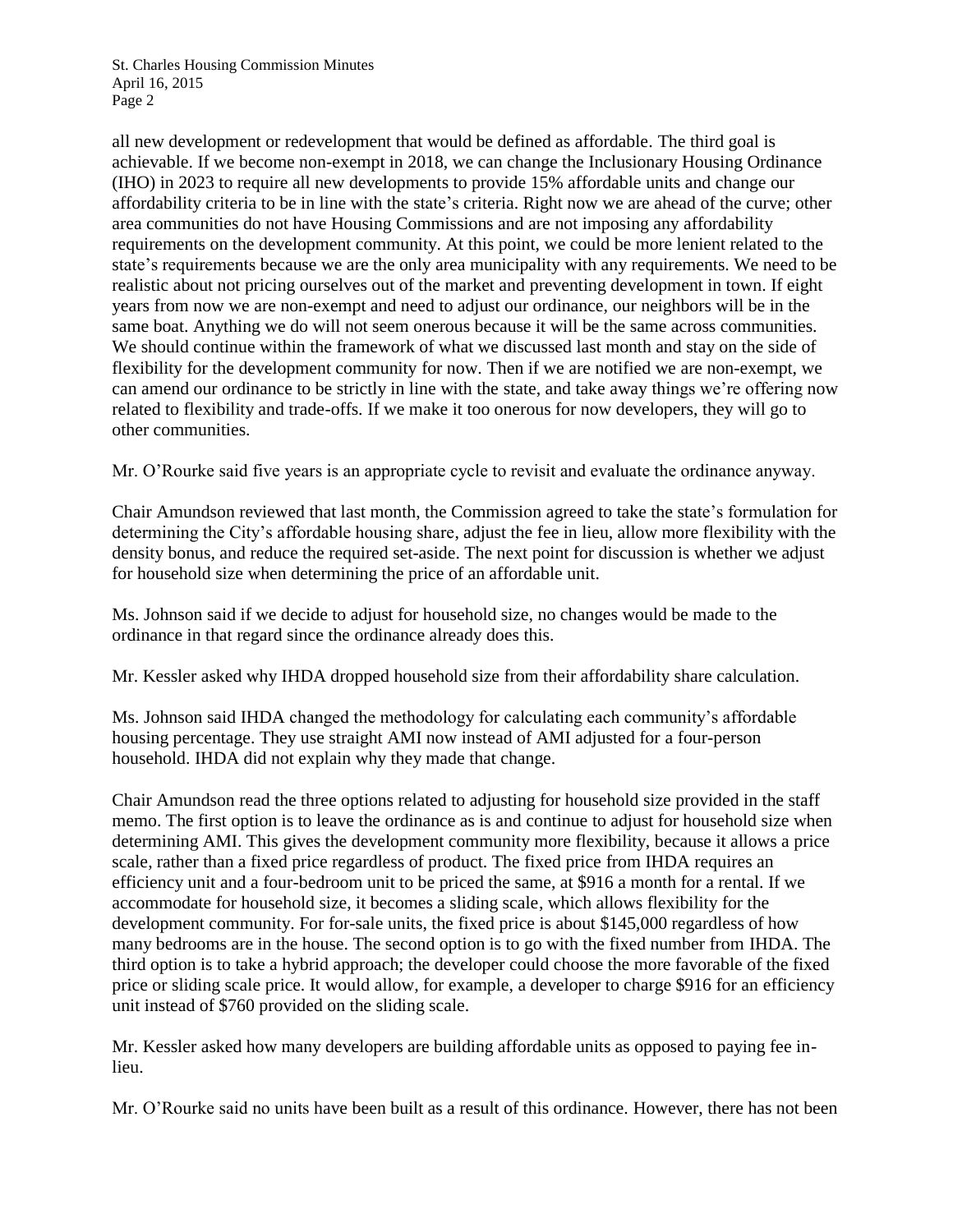any residential development project approved, other than Lexington Club. A different path was negotiated for Lexington Club because of the environmental remediation required for the site.

Mr. Kessler questioned changing the ordinance to give flexibility to developers to build affordable units when no units are being built.

Mr. O'Rourke said a majority of the funds that are in the Housing Trust Fund are from the annexation agreement for the development north of St. Charles North High School [River's Edge]. A few other developments paid some fee in-lieu before the ordinance was adopted.

Mr. Kessler said it seems to him that discussions regarding how new developments would comply with the ordinance have always been towards paying fee in-lieu rather than providing units. That seems to be the direction the development community wants to go, and that has some bearing on which option the Commission chooses. He said he does not think the Commission must focus on making it easier to build units because the likelihood of developers doing so is not there.

Ms. Payleitner said we could obtain affordable units for multi-family developments.

Mr. O'Rourke said the ordinance used to require units for developments of a certain size. One of the revisions is for that requirement to be removed, to give developers the option of paying the fee inlieu for any size development.

Chair Amundson said the odds of someone building are low, but if they do decide to build, he would prefer there to be flexibility in the ordinance.

Mr. Kessler said we have an obligation to make housing affordable for the people that need affordable housing. We do not want to make an ordinance that is developer friendly and not affordable.

Chair Amundson said the trade-off is allowing more flexibility to actually get the units built, but at the same time if you allow for flexibility the rent will be higher, making it more difficult for the family to afford.

Mr. Kessler said most developers are paying fee in-lieu, which tips the scale more towards affordable.

Chair Amundson said if we go with the fixed price and the developer wants to build efficiency units, they can charge \$916. If we go with the adjustment for household size, they can only charge \$760, so going with the fixed price hurts affordability.

Ms. Johnson said the hybrid approach is only advantageous for the developer.

The Commission agreed not to take the hybrid approach, option #3.

Ms. Pierog asked if fee in-lieu payments could be used as a subsidy program for homes that are under \$200,000. She said she does not see option #2 as a bad thing.

Ms. Johnson said what we should do with fee in-lieu payments is the next discussion the Commission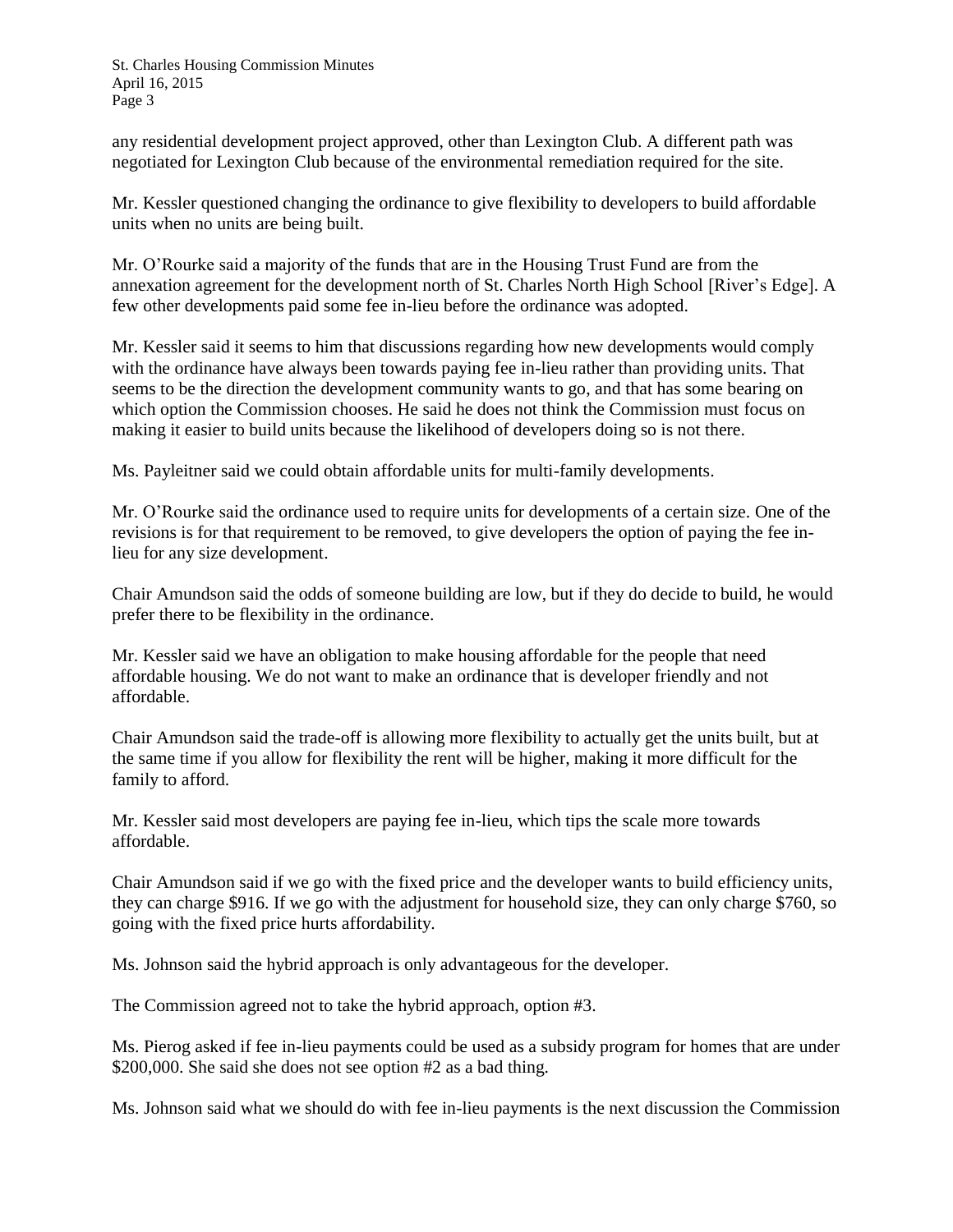needs to have.

Mr. O'Rourke said the majority of developers will go for fee in-lieu, especially for for-sale units. The next step is what are we going to do with the Housing Trust Fund. That is the path the Commission should go on.

Ms. Johnson said we will be seeing the revisions again if staff is directed to file a General Amendment application; the decision the Commission makes tonight is not set in stone.

Mr. O'Rourke said City Council may have a different opinion and direct us to go in a different direction so it would be valuable to get that input before we make a final decision.

Chair Amundson took an informal poll. Four members voted for option #1- adjust for HH size. One member voted for option #2- fixed price from IHDA. Mr. Kessler also voted for option #2.

Mr. Goettel said he thinks flexibility is important.

Mr. O'Rourke said staff will tell P&D Committee that the Commission felt option #1 was the more flexible option, but also saw merit in option #2, and that the Commission would like their feedback on the issue.

Ms. Pierog said getting fee in-lieu allows for a greater pool for other programs.

Ms. Payleitner said she wants to make sure that if multi-family projects comes up, that we get stock from them.

Chair Amundson said we are more likely to get units created for multi-family if we go with the sliding scale, because most likely larger units would be created, and rents would be higher than the fixed rent (\$916). If we go with the fixed rent, the developer may not create the units because they might say they cannot afford to build, say a 2-bedroom and 3-bedroom unit for \$916 per month.

Ms. Eakins said the need is for housing for families; units with more than one bedroom are needed.

Chair Amundson said, in helping the units get built, it makes it more onerous for the families to get into them.

Mr. O'Rourke said the developers will more likely take advantage of the density bonus for multifamily development. There is also the matching unit requirement. If you build two-bedroom units, you need to build two-bedroom affordable units. It would be better to keep the sliding scale if we are going to require that.

Chair Amundson said the next point of discussion is the length of the deed restriction. It is currently seven years for for-sale units. We are proposing twenty. There was discussion last time on disincentivizing maintaining and improving the affordable unit if the deed restriction is too long. Highland Park's deed restriction is onerous and not practical. He suggested having an appraiser determine the market value of any improvements that have been made. Any improvements should be eligible, including additions and decks, so the homeowner can earn capital.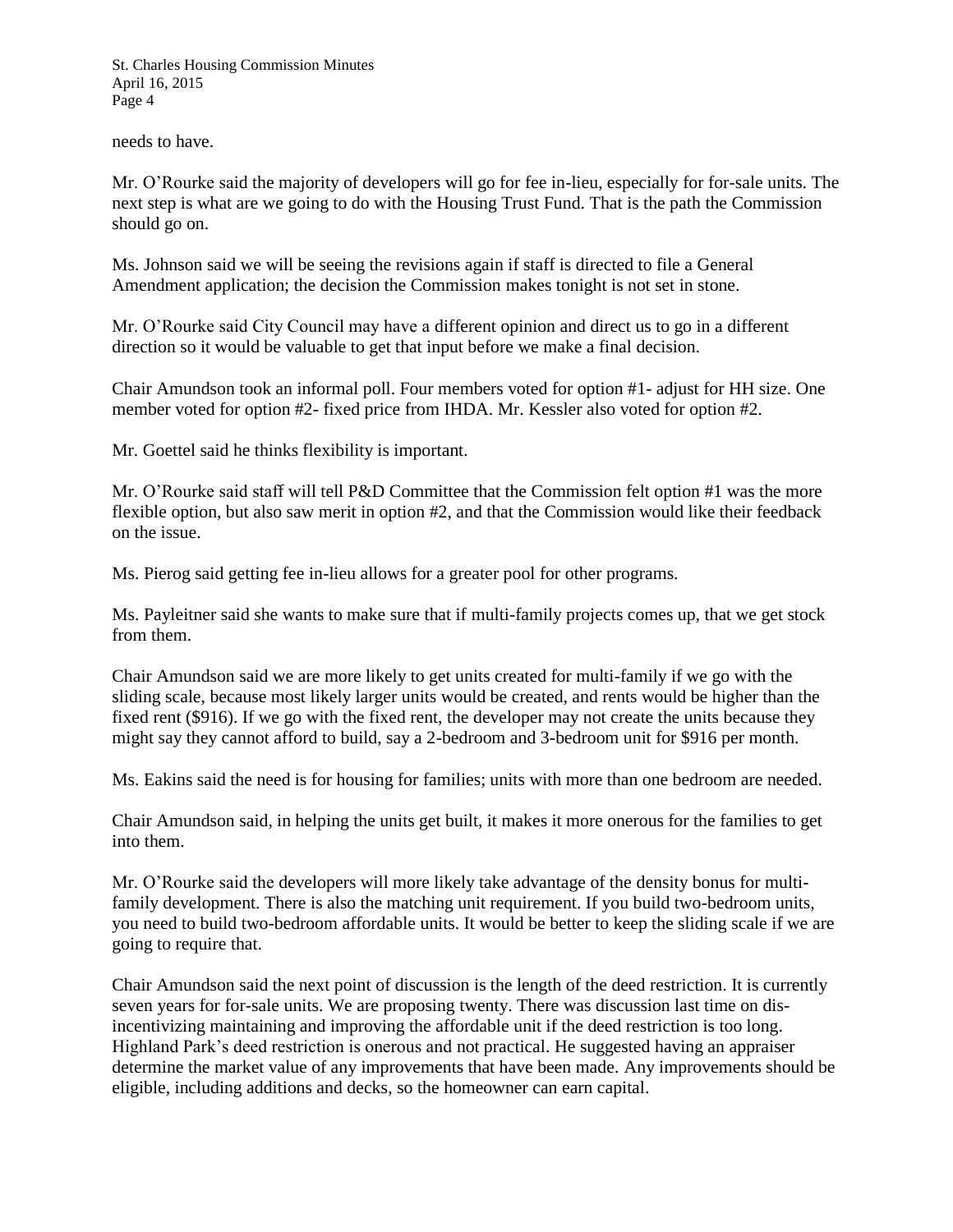Ms. Eakins wondered whether an appraiser would have the ability to do that.

Mr. Kessler said his idea would be to determine the difference between the affordable price and the market price, and make that the cost basis for when you sell the house. In other words, if the affordable price is \$145,000 but market value is \$180,000, \$35,000 is the cost basis for moving forward for however long the deed is. When they sell the house they have to pay the original cost difference.

Mr. O'Rourke said when the affordable unit is sold at market rate after the deed restriction ends, the difference between the affordable price and the sales price comes back to the Housing Trust Fund.

Chair Amundson said the issue is if the price is fixed when they sell the house, the homeowner does not recoup any of the money they put into the house. They will earn equity through mortgage payments and they are provided with certain intangibles like living in a good neighborhood. However, if they put \$20,000 into the kitchen, an appraiser should be able to compare the value of the original kitchen and the new kitchen, and the homeowner gets to keep whatever the new kitchen raised the appraised value by.

Mr. Kessler said that would be difficult to administer. If someone buys a house that has to be sold for an affordable price for a certain period of time, that is the risk the homeowner takes. But if the deed restriction is 20 years, then you have taken all incentive for home improvements away. Seven years would be the longest he would be willing to go. If they stay in the house 20 years, it is not affordable housing stock anymore anyway.

Chair Amundson said if the house is sold within the 20 years, another family would have to meet the affordability requirements. If the homeowner makes improvements, they should be allowed to gain something from those improvements. Otherwise, there is no incentive to do anything serious to the house.

Ms. Payleitner said that is ok. She said when she bought her first house, she knew that whatever she did to it, due to the neighborhood and its size, it would always be a starter home. She would not put in a \$35,000 kitchen because she knew she would never see that money back.

Mr. Kessler said there is not a lot you could do to a \$140,000 house to improve its value other than what the market dictates.

Chair Amundson said an affordable unit's market value may be \$250-\$300,000 if it is within a new development. It will be substantially the same as all its neighbors.

Mr. Kessler said it is important to be realistic. The likelihood of a developer building a \$140,000 home next to a \$300,000 home is low; they will pay fee in-lieu.

Chair Amundson said it is a possibility the developer will create the affordable units.

Mr. Kessler said it is a business decision for the developer.

Chair Amundson said we do not want to dis-incentivize a family from making improvements to the home.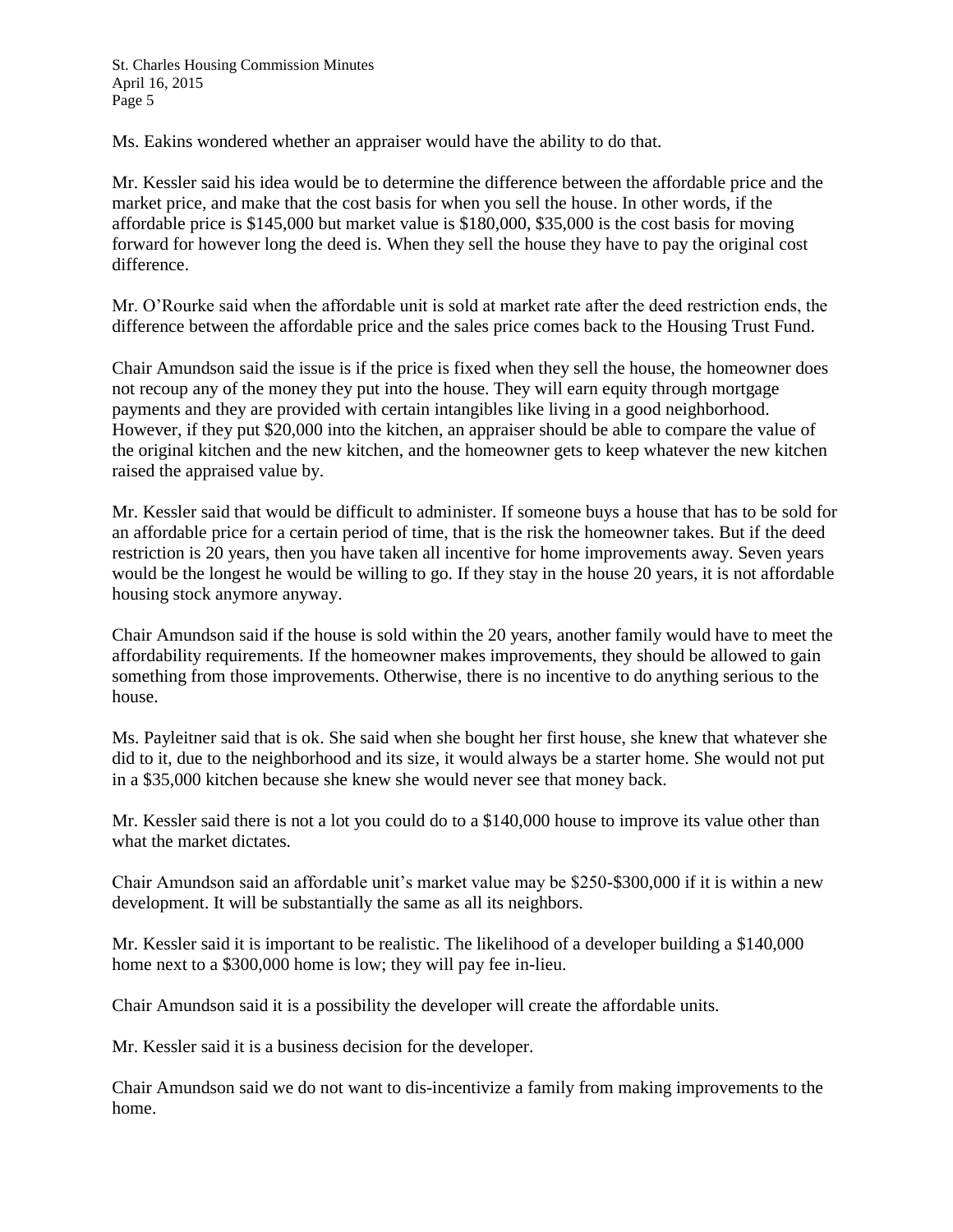Ms. Johnson said the ordinance allows for an allowance for the cost of certain improvements. How exactly that allowance is accounted for will be figured out through the deed restriction, which will be drafted at a later date.

[Mr. Glenn entered the meeting and Ms. Payleitner left the meeting at 8:17 p.m.]

Mr. O'Rourke asked whether there is support to extend the deed restriction, in the context of the ordinance amendment.

Chair Amundson said the problem with a seven year deed restriction is, if a unit is built, only seven years later it will be back on the free market. By increasing the timeline, maybe two families would get the advantage of owning the affordable home. One of the conditions required for the State Housing Appeals Board to hear an appeal is that the developer comes forward with a proposal that includes 20% affordable dwelling units that are subject to restrictions that for-sale units remain affordable for 15 years and rental units for 30 years. So, seven years is not in line with what the state wants.

Ms. Eakins said the family will have had the advantage of living in a nice house and neighborhood. The length of time would not be a burden. The family knows what they are getting into and the benefits that they are reaping.

Ms. Pierog said a family is aware that if they stay for 15 years, then they can sell the house at market price.

Mr. O'Rourke noted that the difference between the market price and the affordable price comes back to the Housing Trust Fund. The homeowner would get to keep the difference between what they bought it for and the current affordable price. It may not be addressed in the ordinance if the current affordable price is lower than what they bought it for. It could be written into the deed restriction that if the affordable price goes down, they can always sell the unit for what they bought it for.

Chair Amundson said the owner gets the equity from their mortgage payments and the mortgage interest tax deduction. They do not get the cash incentive people in the free market get, but the tradeoff is that they are getting a house in a location that they could not otherwise afford, and all the intangibles that come with that.

Mr. Kessler said the requirements should be brought in line with the state as much as possible.

Mr. Glenn asked if Highland Park is trying to do more on the sale or rental side. It seems like the rental side would be the best place to focus.

Ms. Johnson said Evanston and a few other communities are now part of the former Highland Park land trust, but she does not know what they focus on.

Mr. Glenn said renters do not need to pay for maintenance, and the product continues to serve other families.

Mr. O'Rourke said, should a developer want to build a market rate for-sale product and take